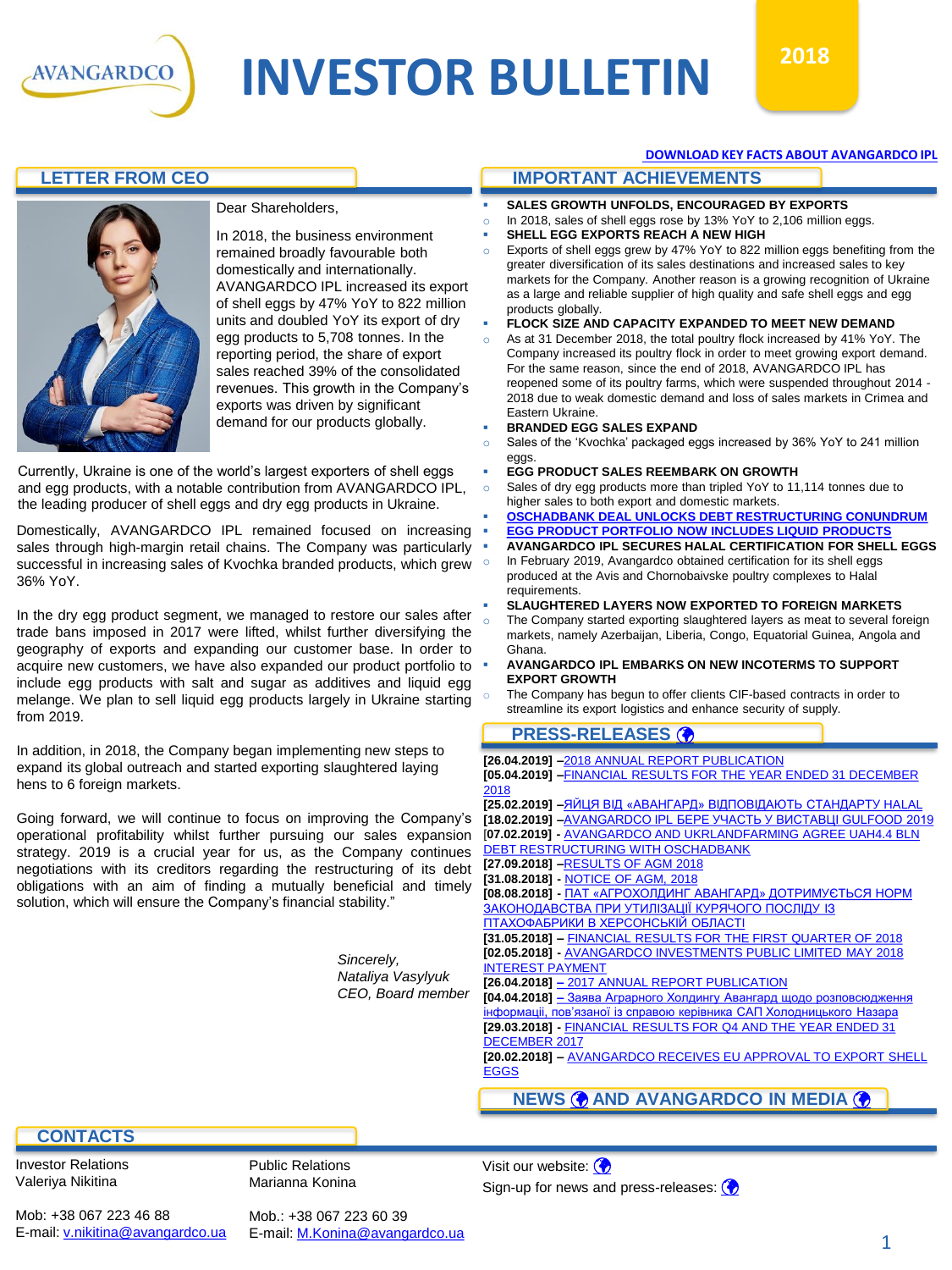**INVESTOR BULLETIN**  $2018$ 



2017 EBITDA Revenue Revaluation of BA

Cost of sales, COGS

Net Loss (7,469) **(55,794)** Loss per share (basic and diluted), USD (1) (9)

**AVANGARDCO** 

operating income EBITDA

SG&A Other

2018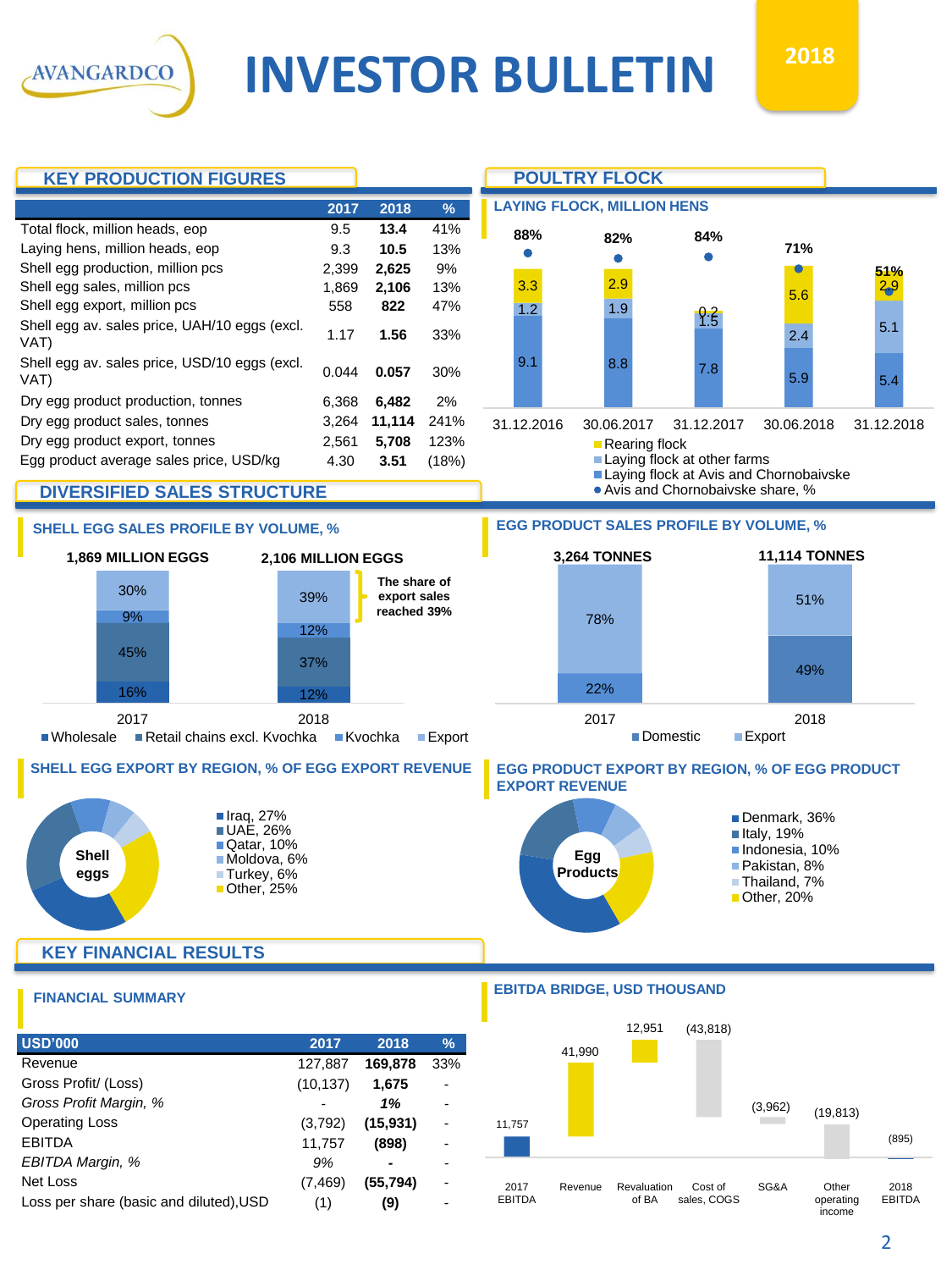

### **COMPETETIVE ADVANTAGES**

AVANGARDCO

- The largest producer of shell eggs and dry egg products in Ukraine and Europe.
- AVANGARDCO IPL has a vertically integrated production cycle and manages every stage of the value chain, from producing animal feed and breeding laying hens to selling shell eggs and egg products.
- Vertically integrated business model ensures stronger cost control and improves efficiency, whilst ensuring consistent quality of inputs and quality control at each stage of production.
- Modern facilities and equipment allow for high level of automatisation resulting in greater efficiency and reduced margins for error.
- Consistent adherence to high standards of biosecurity ensures safety of products.
- The Company has a diversified sales structure and geographic outreach of over 40 markets in the EU, Asia, the Far East, Middle East, Africa and the CIS.
- Experienced management team and adherence to the best standards of corporate governance guarantee fair partnership and respect for clients.

#### **SHAREHOLDER STRUCTURE -**





#### **SECURITIES DESCRIPTION**

| <b>TICKER</b>                   | AVGR                                                        |
|---------------------------------|-------------------------------------------------------------|
| <b>STOCK</b><br><b>EXCHANGE</b> | LSE                                                         |
| DEAL SIZE                       | 1,437,500 new ordinary shares in the form of<br><b>GDRs</b> |
| USE OF<br><b>PROCEEDS</b>       | Finalisation of capacity expansion programme                |
| <b>PROCEEDS</b>                 | USD 208 million                                             |
| <b>OFFER</b><br><b>PRICE</b>    | USD 15.0 per GDR                                            |

#### **BONDS**

On 28 October 2015, AVANGARDCO via Scheme of Arrangement extended maturity of its Eurobonds from 29 October 2015 to 29 October 2018 $\circledast$ 

| <b>FORMAT</b>   | Reg S                                                                                                                                                                                       |
|-----------------|---------------------------------------------------------------------------------------------------------------------------------------------------------------------------------------------|
| <b>AMOUNT</b>   | USD 200 million                                                                                                                                                                             |
| <b>MATURITY</b> | 29 October 2018                                                                                                                                                                             |
| <b>COUPON</b>   | The 5% coupon payable on 29 October 2015<br>٠<br>(representing the semi-annual payment of the<br>existing 10% coupon) was paid as follows: (i)<br>2% in cash and (ii) 3% as payment in kind |

("PIK"); • 10% payable semi-annually in arrears on 29 April and 29 October of each year, commencing 29 April 2016, subject to the following PIK and cash payment provisions:

| <b>Interest</b><br>payment<br>date | <b>PIK interest</b><br>% | <b>Cash interest</b><br>% |
|------------------------------------|--------------------------|---------------------------|
| 29.04.16                           | 75                       | 25                        |
| 29.10.16                           | 75                       | 25                        |
| 29.04.17                           | 50                       | 50                        |
| 29.10.17                           | 50                       | 50                        |
| 29.04.18                           | 25                       | 75                        |
| 29.10.18                           |                          | 100                       |

#### LISTING LSE

\*AVANGARDCO IPL continues to be in discussions with various creditor groups to agree the terms of a holistic restructuring of its indebtedness. As part of these discussions, the Company is working with an ad hoc committee of bondholders regarding the treatment of AVANGARDCO's US\$200,000,000 10.0% Notes due in 2018 (ISIN: XS0553088708). Further updates will be made as the restructuring develops and will be available at:  $\bigcirc$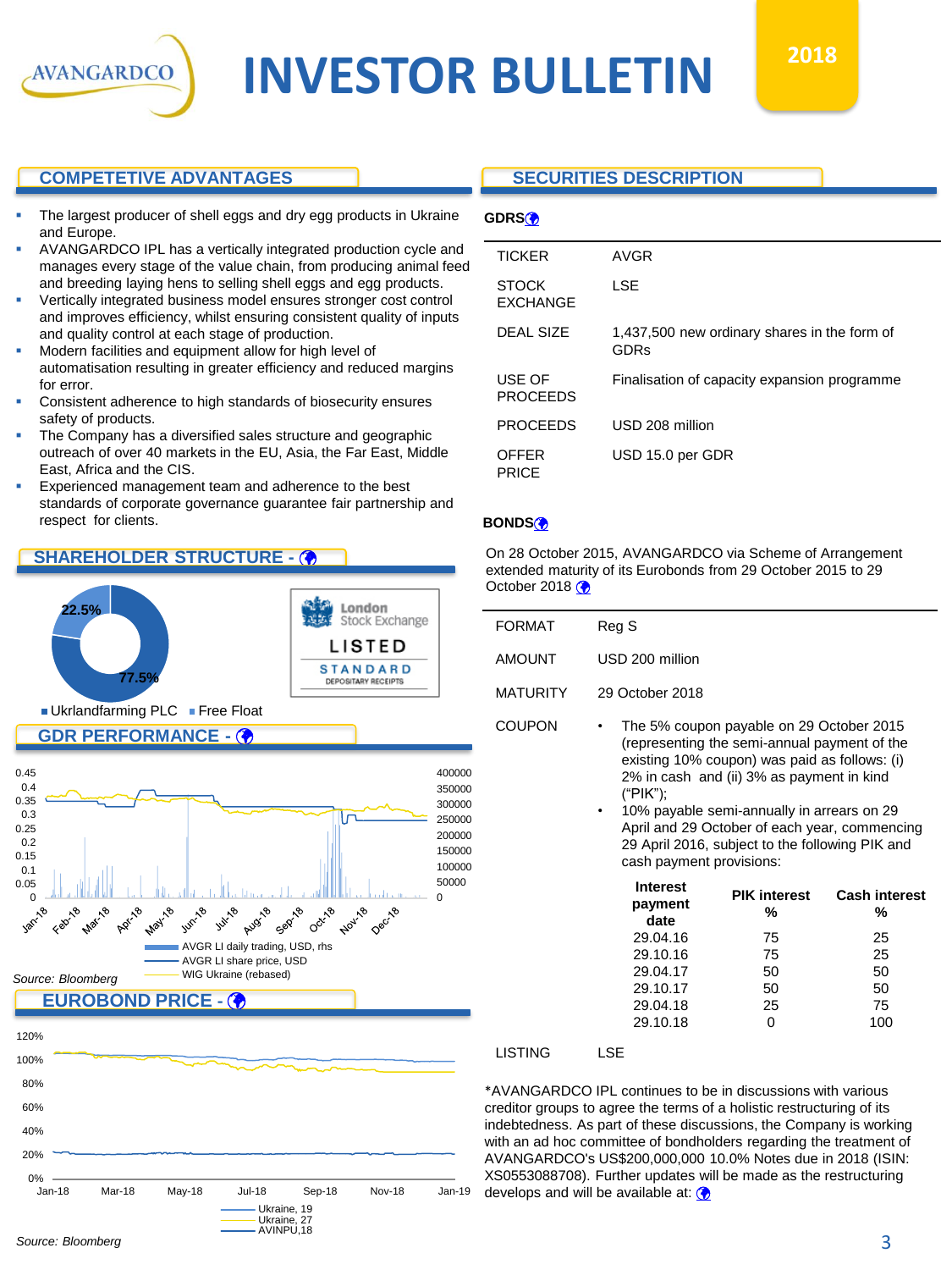

## **INVESTOR BULLETIN**  $2018$

#### **MACROECONOMIC OVERVIEW**

#### **IN 2018, UKRAINE'S ECONOMY CONTINUED TO RECOVER FROM THE 2014-2015 RECESSION:**

- The Ukrainian authorities have been able to restore macroeconomic stability and growth following the economic collapse of 2014–2015.
- Ukraine's GDP growth accelerated to 3.3% YoY in 2018.
- Private consumption, which grew 8.9% YoY, was one of the key drivers of economic growth. Consumption growth was supported by strong growth in real wages, pension benefits and labor migrant remittances.
- Inflation decelerated to 10.9% YoY in 2018 and is expected to continue its downward path in 2019.
- FX market was relatively stable as the Ukrainian Hryvnia depreciated just 2% YoY\* against the US dollar in 2018 following a 83%\* YoY drop in 2015.
- Retail trade turnover decelerated to 6.1% YoY in Jan-Dec 2018. Retail trade is also being maintained by high consumer demand and continuing growth of personal income (mostly wages).
- The current economic recovery is expected to continue. The IMF expects Ukraine's GDP to increase by 2.7% YoY and inflation of 7.3% YoY in 2019.
- At the same time, the fund considers economic growth to be too low to recover the incomes lost during the crisis, whilst the business environment remains weak and external financing conditions have become tighter and more volatile.

*\*Calculated at weighted average rate for the period.*

### **DOMESTIC MARKET OVERVIEW**



Egg production by industry, million eggs Egg product production, thousand tonnes

#### **EXPORT OF SHELL EGGS AND EGG PRODUCTS FROM UKRAINE \*\***



Egg products, thousand tonnes

**EGG AND EGG PRODUCT PRODUCTION IN UKRAINE SHELL EGG SALES PRICE TREND IN UKRAINE, UAH PER 10 EGGS NET OF VAT**



**BREAKDOWN OF EXPORT OF SHELL EGGS AND EGG PRODUCTS FROM UKRAINE IN EGG EQUIVALENT IN 2018, %**



*\*\*Excluding the Autonomous Republic of Crimea, the city of Sevastopol and military conflict zone.*